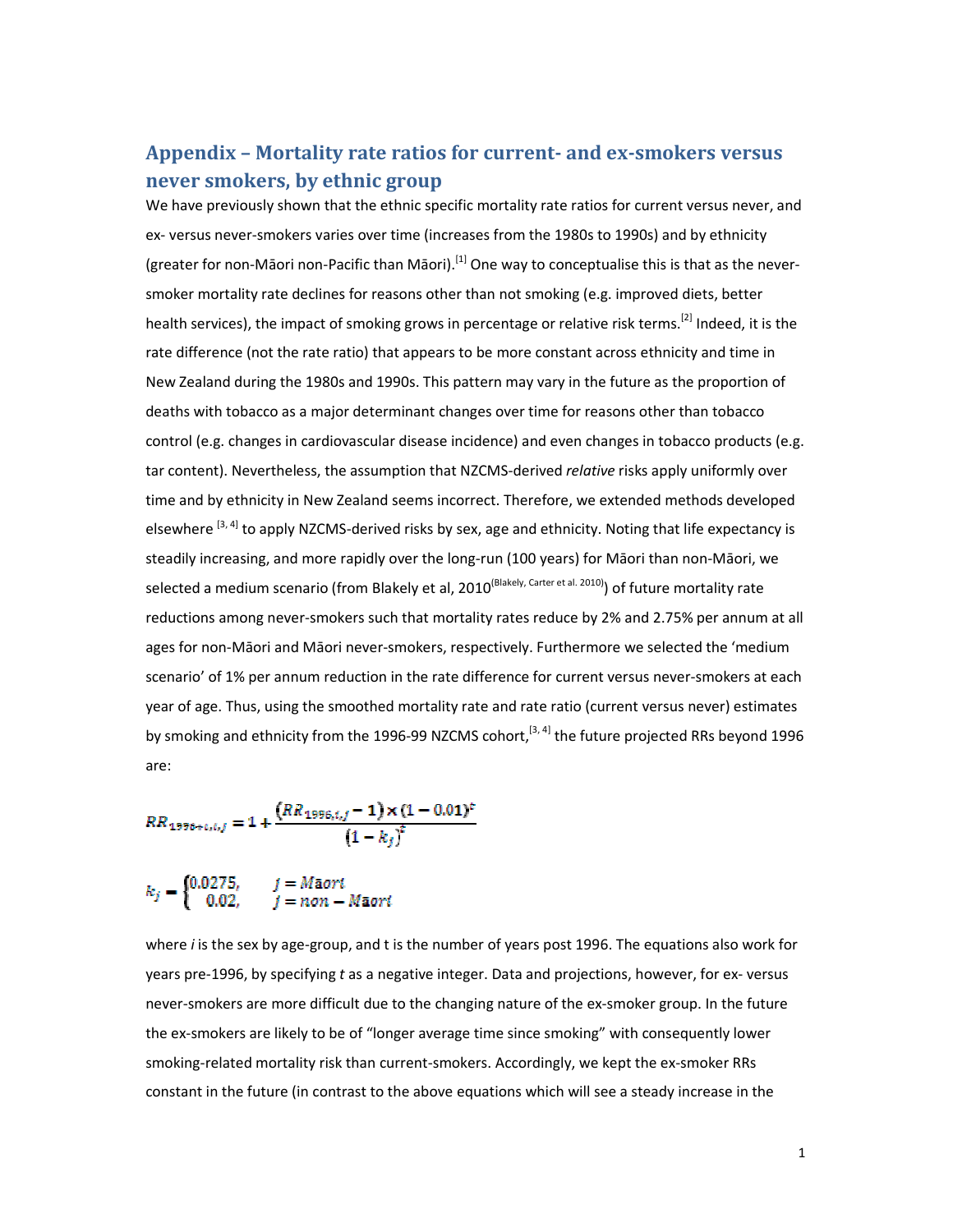current-never smoker RR). Sensitivity of the base model predictions to changes in the relative risk values, including replacement with risks from the US Cancer Prevention Survey II (CPSII), removing the projected changes in risks over time, and varying risks upwards or downwards by 20%, were also evaluated. The CPSII and NZCMS-derived relative risks (for selected age groups and years) are shown in Tables 1 and 2 below.

**Appendix Table 1: RRs for current and ex-smoker versus never smoker, for CPSII, by selected age groups.** 

|                  |       | Males |       | Females |       |       |  |
|------------------|-------|-------|-------|---------|-------|-------|--|
|                  | 45-49 | 65-69 | $85+$ | 45-49   | 65-69 | $85+$ |  |
| Current vs never | 2.81  | 2.63  | 1.24  | 2.06    | 2.30  | 1.32  |  |
| Ex vs never      | 1.46  | 1.65  | 1.03  | 1.41    | 1.38  | 1.07  |  |

## **Appendix Table 2: RRs for current and ex-smoker versus never smoker, for NZCMS derived RRs, by selected age groups.**

|                  | Males |       |       |           |       |       | Females |       |           |       |       |       |
|------------------|-------|-------|-------|-----------|-------|-------|---------|-------|-----------|-------|-------|-------|
|                  | Māori |       |       | Non-Māori |       | Māori |         |       | Non-Māori |       |       |       |
|                  | 45-49 | 65-69 | $85+$ | 45-49     | 65-69 | $85+$ | 45-49   | 65-69 | $85+$     | 45-49 | 65-69 | $85+$ |
| Current vs never |       |       |       |           |       |       |         |       |           |       |       |       |
| 2011             | 1.50  | 1.73  | 1.61  | 2.05      | 2.33  | 1.85  | 1.27    | 1.80  | 1.54      | 1.72  | 2.37  | 1.73  |
| 2025             | 1.64  | 1.93  | 1.78  | 2.21      | 2.53  | 1.98  | 1.34    | 2.03  | 1.69      | 1.83  | 2.57  | 1.84  |
| 2040             | 1.84  | 2.22  | 2.02  | 2.41      | 2.78  | 2.14  | 1.45    | 2.34  | 1.91      | 1.97  | 2.83  | 1.98  |
| Ex versus never  |       |       |       |           |       |       |         |       |           |       |       |       |
| 2011             | 0.87  | 1.20  | 1.43  | 1.06      | 1.41  | 1.48  | 1.31    | 1.85  | 1.71      | 1.25  | 1.72  | 1.49  |
| 2025             | 0.83  | 1.25  | 1.55  | 1.07      | 1.47  | 1.55  | 1.40    | 2.09  | 1.92      | 1.29  | 1.83  | 1.57  |
| 2040             | 0.78  | 1.33  | 1.72  | 1.08      | 1.55  | 1.64  | 1.53    | 2.43  | 2.20      | 1.33  | 1.96  | 1.66  |

[1] Hunt D, Blakely T, Woodward A, et al. The smoking-mortality association varies over time and by ethnicity in New Zealand. Int J Epidemiol 2005;34:1020-1028.

[2] Wilson N, Blakely T, Tobias M. What potential has tobacco control for reducing health inequalities? The New Zealand situation. International Journal for Equity in Health 2006;5(1):14. [3] Carter KN, Blakely T, Soeberg M. Trends in survival and life expectancy by ethnicity, income and smoking in New Zealand: 1980s to 2000s. New Zealand Medical Journal 2010;123(1320):13-24.